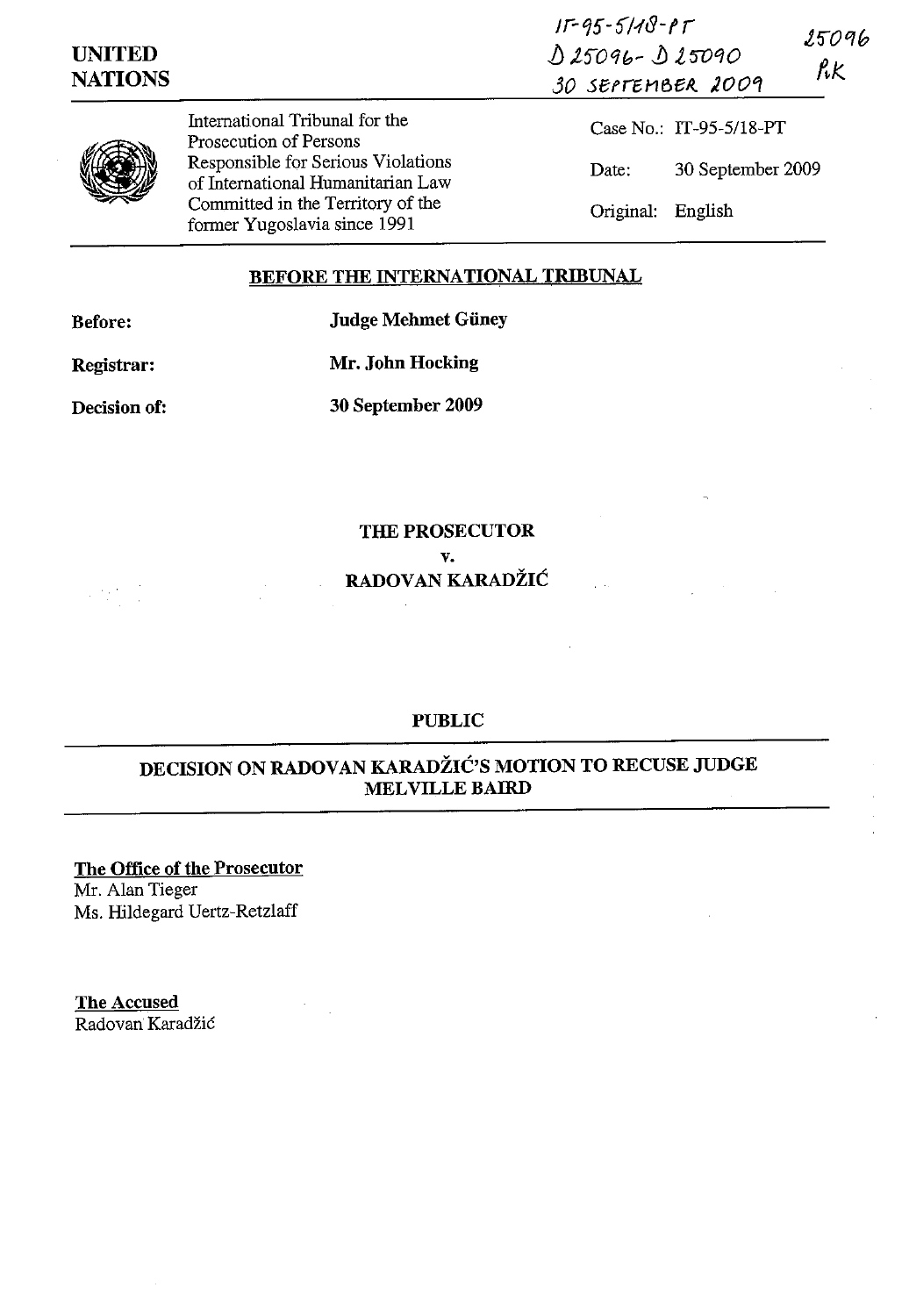1. On 22 September 2009, the self-represented accused Radovan Karadzic ("Karadzic") filed before Trial Chamber III of the International Tribunal for the Prosecution of Persons Responsible for Serious Violations of International Humanitarian Law Committed in the Territory of the former Yugoslavia since 1991 ("Tribunal") a "Motion to Recuse Judge Melville Baird" ("Motion"). The Prosecution responded on 24 September 2009.<sup>1</sup>

## **I. BACKGROUND**

2. On 25 September 2009, the Presiding Judge in the *Karadzic* case issued the "Report by Presiding Judge to President on Motion to Recuse Judge Baird" ("Report"), finding no merit to Karadžić's Motion.<sup>2</sup> By an "Order Assigning a Motion to a Judge" of 25 September 2009 ("Order"), the President withdrew from considering the Motion, owing to a conflict of interest arising from his prior role as Presiding Judge on the Pre-Trial Bench in the present case.<sup>3</sup> The Order further acknowledges that Vice-President Judge O-Gon Kwon's current role as Presiding and Pretrial Judge in the present case<sup>4</sup> likewise gives rise to a conflict of interest and that, therefore, he also withdraws from considering the Motion.<sup>5</sup> Consequently, and pursuant to Rule 22(A) of the Rules of Procedure and Evidence ("Rules"), I was assigned to entertain the Motion in the President's and the Vice President's place.<sup>6</sup>

3. On 28 September 2009, Karadzic submitted his "Request for Appointment of Three Judge Panel" ("Request").

## **11. SUBMISSIONS**

#### A. **Submissions of the Parties**

4. Karadzic argues that "by virtue of his age, Judge Baird does not meet the qualifications of an *ad litem* Judge pursuant to Article 13 of the Statute [of the Tribunal], and therefore cannot sit as a judge on his case."<sup>7</sup> Karadžić contends that pursuant to Article 13 of the Statute, in order to qualify for appointment as an *ad litem* Judge at the Tribunal, an applicant has to possess the qualifications required for the highest judicial office in his or her respective country. In Judge

<sup>&</sup>lt;sup>1</sup> Prosecution Expedited Response to Karadžić's Motion to Recuse Judge Melville Baird, 24 September 2009.

<sup>&</sup>lt;sup>2</sup> Report by Presiding Judge to President on Motion to Recuse Judge Baird, 25 September 2009, para. 9.

<sup>&</sup>lt;sup>3</sup> Prosecutor v. *Karadžić*, Case No. IT-95-5/18-I, Order on Composition of Pre-Trial Bench, 22 August 2008; Order Replacing a Judge in a Case Before a Trial Chamber, 18 November 2008.

<sup>4</sup> Order Regarding Composition of a Bench of the Trial Chamber, 4 September 2009, p. 2.

<sup>5</sup> Order Assigning a Motion to a Judge, 25 September 2009, p. 2.

*<sup>6</sup> Ibid.* 

<sup>7</sup> Motion, para. I.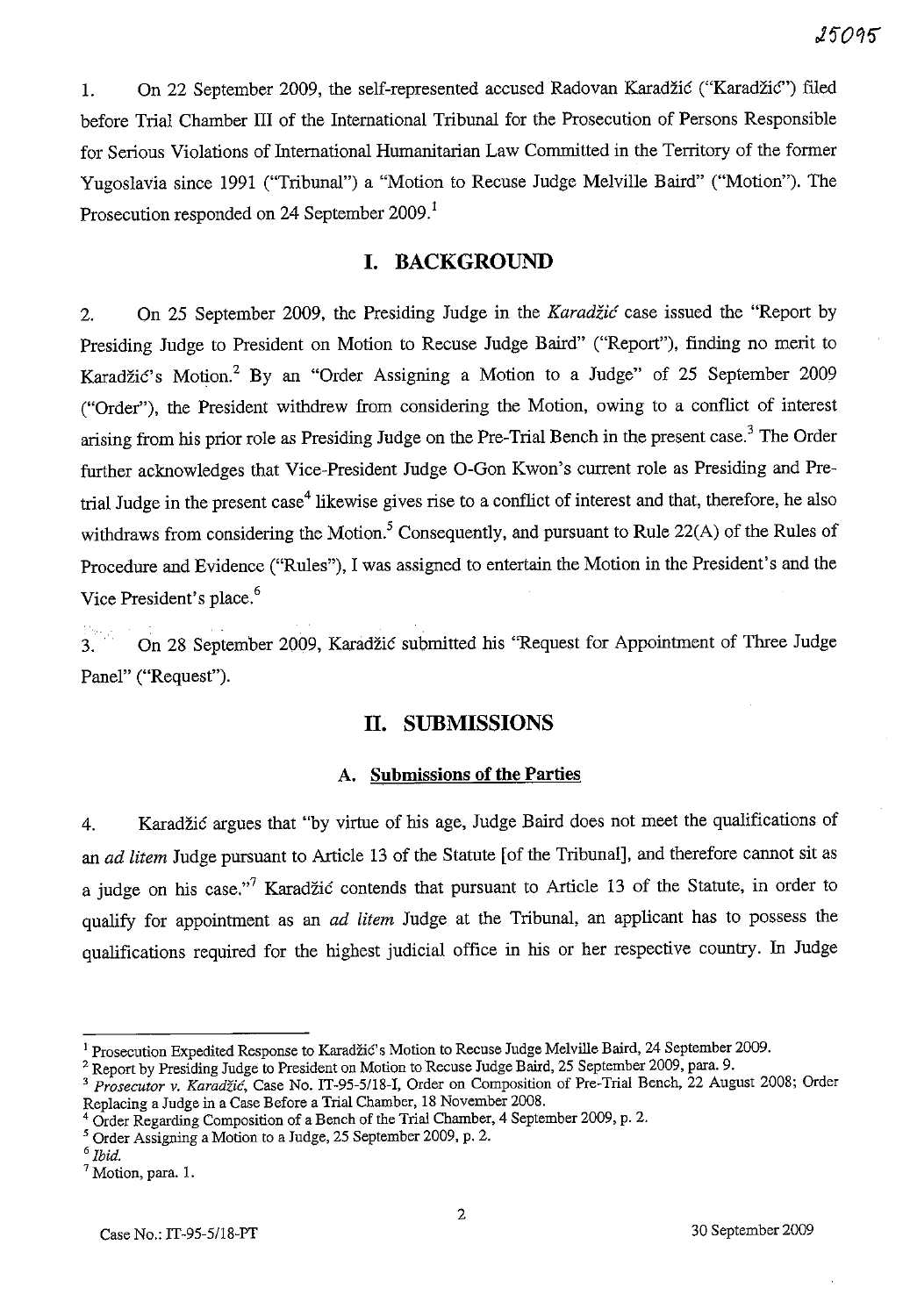Baird's case, this would be, as Karadžić submits, the Court of Appeal, for which the mandatory retirement age of 65 years is stipulated in Section 136(1) of Trinidad and Tobago's Constitution.<sup>8</sup>

5. As at the time of his election as an *ad litem* Judge by the UN General Assembly on 25 August 2005, Judge Baird was already over 65 years old, Karadzic concludes that Judge Baird does not meet the qualifications for an *ad litem* Judge before the Tribunal. 9

6. Regarding the procedural handling of his Motion, Karadzic· reiterates his request that the Motion be dealt with pursuant to Rule 15 of the Rules.<sup>10</sup> He argues that Rule 15(B)(ii) of the Rules requires that a panel of three Judges be appointed to decide the Motion.<sup>11</sup> He contends that he has not yet had an opportunity to reply to the Prosecution Response and wishes to file submissions before the three judge panel in order to achieve a "full briefing on the issue".<sup>12</sup>

7. The Prosecution contends that by focusing on Judge Baird's age, Karadzic "fails to challenge Judge Baird's essential qualifications to serve as a judge at the Tribunal".13 It asserts that pursuant to the Tribunal's jurisprudence, essential qualifications pursuant to Article 13 of the Statute do not include national age eligibility requirements for judges.<sup>14</sup>

8. The Prosecution further purports that this interpretation of Article 13 of the Statute is shared by the United Nations Security Council ("UNSC"), which is apparent from the nomination of Judge Sir Ninian Stephen 1993 as a Judge before the Tribunal at the age of 70 and Judge Baird's nomination in 2005 as well as the extension of his term of office before and after his assignment to a case by the President of the Tribunal. 15

### **B. Report by Presiding Judge**

9. In his Report, the Presiding Judge states that Judge Baird ''possesses the *qualifications* for judicial office at the highest level in Trinidad and Tobago", as he has served for many years as a judge at the High Court in that country.<sup>16</sup> The Presiding Judge considers the qualification to hold such office to be a separate matter from whether Judge Baird would be *eligible* to hold judicial office in Trinidad and Tobago due to the provision of the Constitution concerning retirement of judges at the age of 65. According to the Report, nothing in Article 13 of the Statute suggests that

<sup>8</sup> Motion, paras 2-4.

<sup>&</sup>lt;sup>9</sup> Motion, paras 5-6.

<sup>&</sup>lt;sup>10</sup> Request, para. 1, referring to the Motion, footnote 1.

<sup>&</sup>lt;sup>11</sup> Request, para. 6.

<sup>12</sup> Request, paras 7-8.

<sup>&</sup>lt;sup>13</sup> Prosecution Expedited Response to Karadžić's Motion to Recuse Judge Melville Baird, 24 September 2009 ("Response"), paras 1, 5.

 $14$  Response, para. 2.

<sup>15</sup> Response, paras 3-4

<sup>16</sup> Report, para. 7.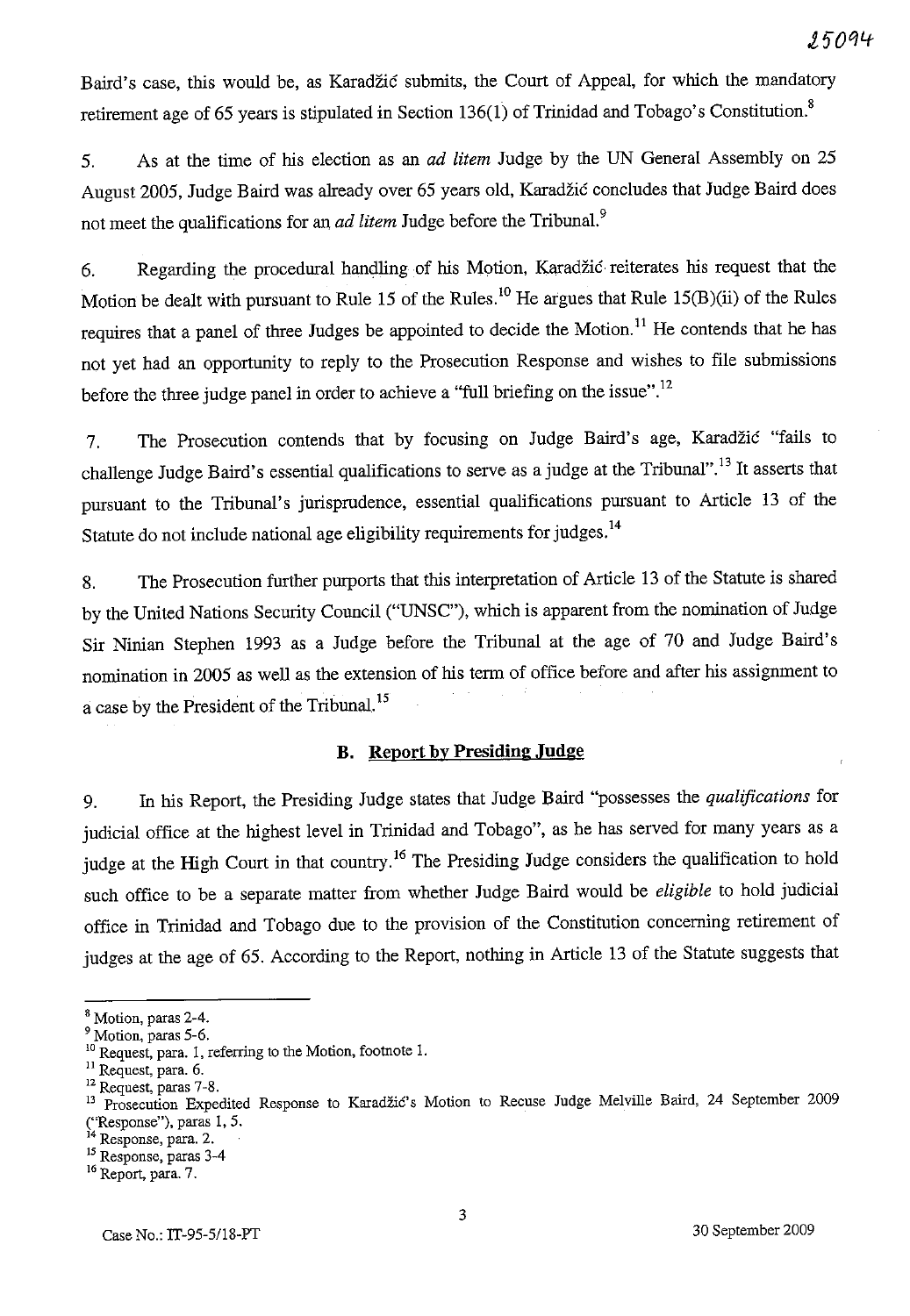the mere fact that an applicant has surpassed the retirement age for judicial offices in the respective country of origin could make this applicant ineligible for appointment as a judge of this Tribunal.<sup>17</sup> The Report cites a finding of the Appeals Chamber in the *Celebici* case in support of its assessment.<sup>18</sup>

## **Ill. DISCUSSION**

#### A. **Applicable law**

10. As noted in the Report, the Motion is not filed pursuant to Rule IS of the Tribunal's Rules concerning the disqualification of judges from sitting on particular cases, as it does not allege any personal interest or association on the part of Judge Baird that might affect his impartiality. Rather, the Motion is premised on Article 13 of the Statute, entitled "Qualifications of Judges", which provides in relevant part as follows:

The permanent and *ad litem* judges shall be persons of high moral character, impartiality and integrity who possess the qualifications required in their respective countties for appointment to the highest judicial offices.

11. It follows that the procedure set out in Rule IS of the Rules for the determination of motions for disqualification does not directly apply in the present case. Neither the Statute nor the Rules foresee a specific procedure for dealing with motions for recusal based on Article 13 of the Statute. I also note the fact that the Motion is filed in a more general context, seeking the disqualification of Judge Baird not only from the *Karadžić* case but rather his disqualification in general terms as a Judge at the Tribunal.<sup>19</sup> However, considering that Rule 15 of the Rules regulates a similar legal situation, I find that the procedure as set out in Rule 15(B) of the Rules is appropriate for the determination of the present Motion.

12. Rule 15(B)(ii) of the Rules stipulates in relevant part that

[f]ollowing the report of the Presiding Judge, the President shall, if necessary, appoint a panel of three Judges drawn from other Chambers to report to him its decision on the merits of the application.

13. Karadžić claims that Rule 15(B)(ii) of the Rules requires that a panel of three Judges be appointed to decide the Motion.<sup>20</sup> However, I note that Rule  $15(B)(ii)$  accords a margin of

 $\chi$  .

<sup>17</sup>*Ibid.* 

<sup>&</sup>lt;sup>18</sup> *Id*, para. 8.

<sup>19</sup> See Motion, para. 6: "He thus does not meet the qualifications for an *ad litem* judge at the ICTY."

<sup>20</sup> Request, para. 6.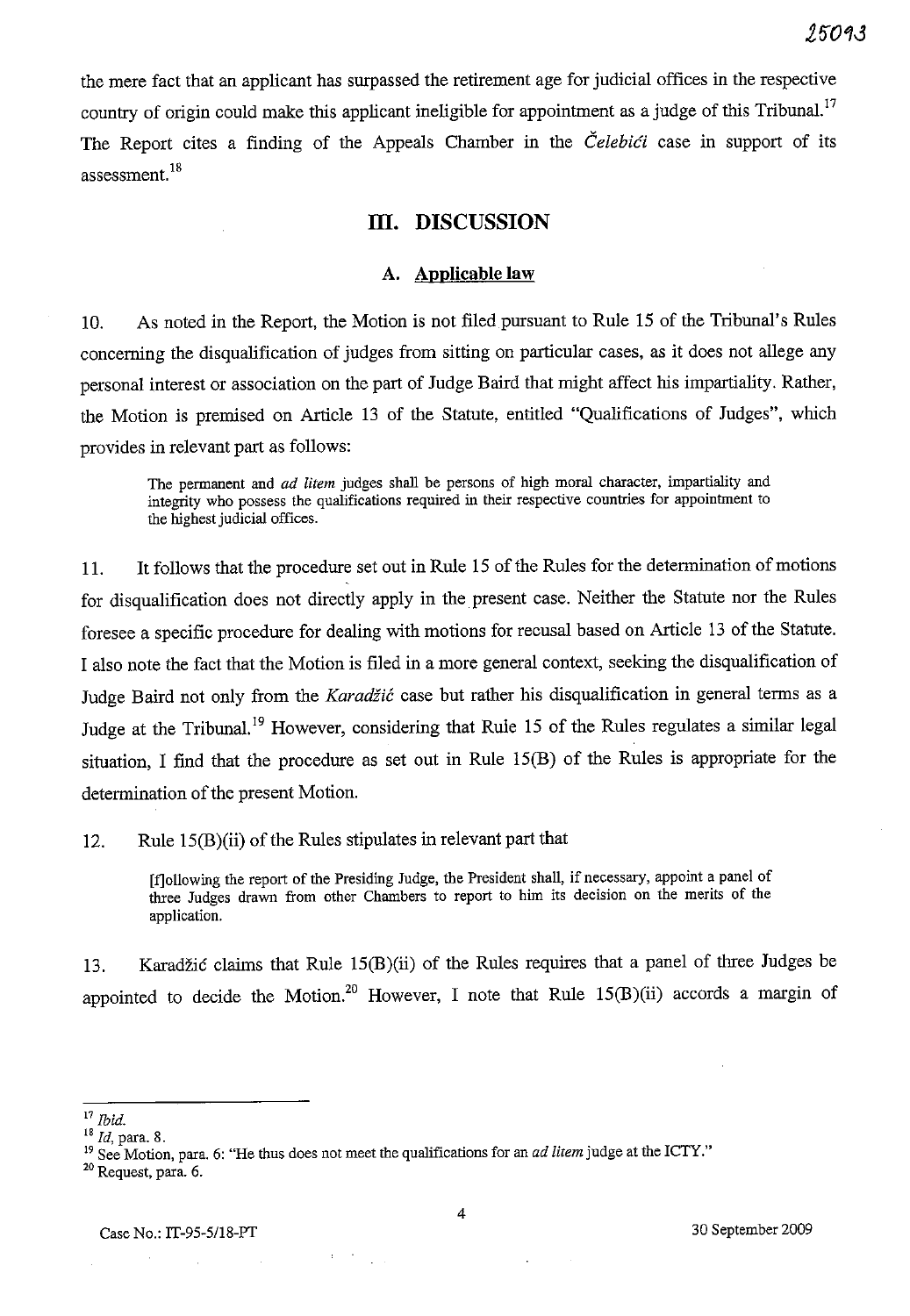discretion to the President when deciding whether it is necessary to appoint a panel of three Judges to decide on the merits. $21$ 

## **B. Analysis**

14. I note that Judge Baird was a judge of the High Court of Trinidad and Tobago, one of the branches of the Supreme Court, from 1993 to March 2005, when he retired. I also note that in Trinidad and Tobago, judges of the Supreme Court must retire at the age of 65, and that Judge Baird is now past that age.

IS. I further note that Karadzic does not contend that Judge Baird otherwise does not meet the qualification requirements for appointment as a Judge of the Tribunal. It is undisputed that Judge Baird possesses the professional qualification for judicial office at the highest level in Trinidad and Tobago, and that he served for more than II years as a judge at the High Court in that country. I concur with the Presiding Judge's view in the Report that Judge Baird's professional qualification is a matter different from the question whether he would be eligible to hold judicial office in his country of provenance due to the provision of the Constitution concerning retirement of judges at the age of  $65.^{22}$ 

16. This understanding fmds support in the Tribunal's legislation and jurisprudence. Nothing in Article 13 of the Statute suggests that a judge who possesses the necessary material qualifications to become a judge before the Tribunal but who has retired from judicial office in his or her own country due to the laws in force in that country is ineligible for appointment before the Tribunal.

17. Further, the Appeals Chamber in the *Čelebići* case found that the purpose of Article 13 of the Statute is to "ensure, so far as possible, that the *essential* qualifications [of the Tribunal's judges] do not differ from judge to judge."<sup>23</sup> According to the Appeals Chamber, those essential qualifications are "character [...], legal qualifications (as required for appointment to the highest judicial office) and experience [ ... ]. Article 13 was *not* intended to include every local qualification for the highest judicial office such as nationality by birth or religion, or disqualification for such high judicial office *such as age.*<sup>24</sup>

<sup>&</sup>lt;sup>21</sup> See Rule 15(B)(ii) of the Rules: "[...] the President shall, *if necessary*, appoint a panel of three Judges [...]"; see also *Prosecutor v. Vojislav Sefelj,* Case No. IT-03-67-PT, Decision on Motion for Disqualification, 16 Fehruary 2007, paras 2,27.

 $22$  Report, para. 7.

<sup>23</sup>*Prosecutor v. Delalie, Mucic, Delie and Landzo,* Case No. IT-96-21-A, Judgement, 20 February 2001 *("Gelebiei*  Appeals Judgement''), para. 659.<br>
<sup>24</sup> Ibid (contract)

*Ibid* (second emphasis added).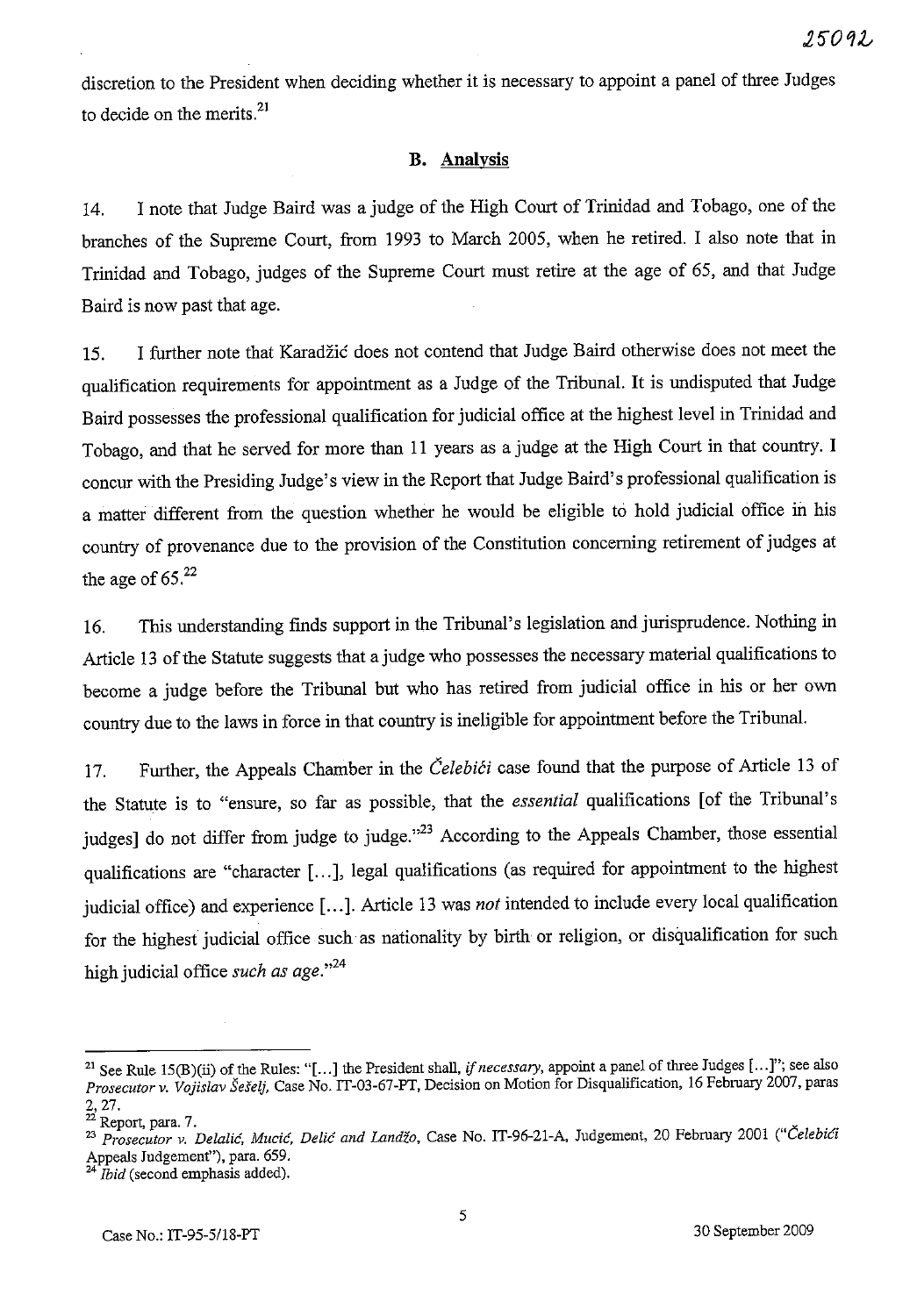18. The Appeals Chamber further noted that the UNSC seems to be interpreting Article 13 of the Statute in a similar fashion. It finds that it may safely be assumed that the UNSC would not closely consider a candidate who does not satisfy the requirements of Article 13 of the Statute.<sup>25</sup>

19. This understanding of Article 13 by the UNSC and the General Assembly also became apparent when Judge Baird was nominated and elected as an *ad litem* Judge on 24 August 2005. On 15 December 2008, Judge Baird was sworn into office at the Tribunal, to serve as a judge on the *Dordevic* trial.<sup>26</sup> At all stages of this process, Judge Baird was above the mandatory age for retirement as a judge of the Supreme Court of Trinidad and Tobago.

20. In light of the foregoing, I am not persuaded that there is any merit in Karadzic's Motion.

21. However, I also note the Appeals Chamber's "Decision on Appeal from Decision on Motion to Disqualify Judge Picard" in this case of 26 June 2009, finding that

under the current Rule IS(B) of the Rules, where the President (or, as in the instant case, the Vice-President) has determined that it is not necessary to refer the matter to a panel of judges and decided the matter himself, and that decision is challenged, it becomes "necessary" to refer the matter to a panel of three judges. Accordingly, the Appeals Charuber finds that it is not properly seised of this matter as it should be referred to a panel of three judges. $27$ 

In light of Karadzic's Request and in order to expedite proceedings both with a view to an expeditious and fair trial for Karadzic and the scheduled imminent commencement of trial in this case, I nevertheless consider it necessary to appoint a panel of three Judges to consider the merits of the Motion and to report its decision on those merits to me.

<sup>25</sup>*Celebici* Appeals Judgement, para. 660.

*<sup>26</sup> Prosecutor v. Vlastimir Dordevie,* Case No. IT-OS-87/l-PT, Order Replacing Judge on the Trial Bench, 16 December 2008. On 4 September 2009, Judge Baird was assigned to Trial Chamber III for the *Karadžić* trial, and on the same day the Vice President issued an order composing the Bench for the trial, including Judge Baird.

<sup>&</sup>lt;sup>27</sup> Decision on Appeal from Decision on Motion to Disqualify Judge Picard, 26 June 2009, para. 8.